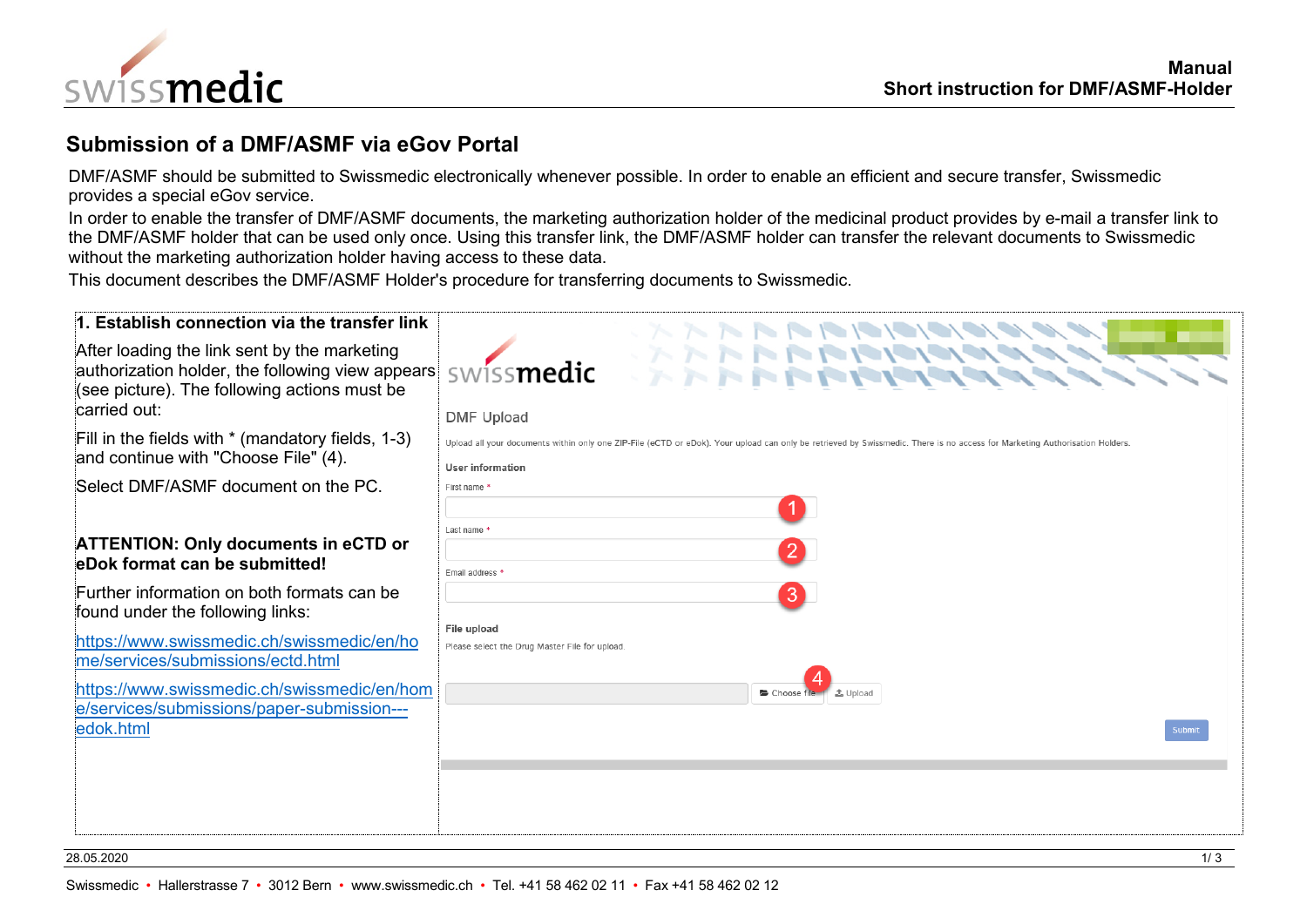

| 2. Upload and transfer of documents                                                                                               |                                                                                                                                                                                                                                                                                                                                                                                |  |  |  |
|-----------------------------------------------------------------------------------------------------------------------------------|--------------------------------------------------------------------------------------------------------------------------------------------------------------------------------------------------------------------------------------------------------------------------------------------------------------------------------------------------------------------------------|--|--|--|
| Proceed with «Upload» (5).                                                                                                        | <b>ERRI</b><br>swissmedic                                                                                                                                                                                                                                                                                                                                                      |  |  |  |
|                                                                                                                                   | <b>DMF Upload</b><br>Upload all your documents within only one ZIP-File (eCTD or eDok). Your upload can only be retrieved by Swissmedic. There is no access for Marketing Authorisation Holders.<br>User information<br>First name *<br>Tester<br>Last name *<br>Test<br>Email address '<br>test@testmail.com<br>File upload<br>Please select the Drug Master File for upload. |  |  |  |
| As soon as the "Upload" is successfully<br>completed, a green tick appears. With "Submit"<br>(6) the submission can be completed. | 0000.zip<br>Choose file<br>t Upload<br>5<br>Submit<br>swissmedic<br><b>DMF</b> Upload<br>Upload all your documents within only one ZIP-File (eCTD or eDok). Your upload can only be retrieved by Swissmedic. There is no access for Marketing Authorisation Holders.<br><b>User information</b><br>First name<br>Tester<br>Last name<br>Test                                   |  |  |  |
|                                                                                                                                   | Email address *<br>test@testmail.com<br>File upload<br>File name<br>勔<br>100000404013_0_102627173_202005151000_0002.zip<br>$\overline{\mathbf{v}}$<br>6 Submit                                                                                                                                                                                                                 |  |  |  |

28.05.2020 2/ 3